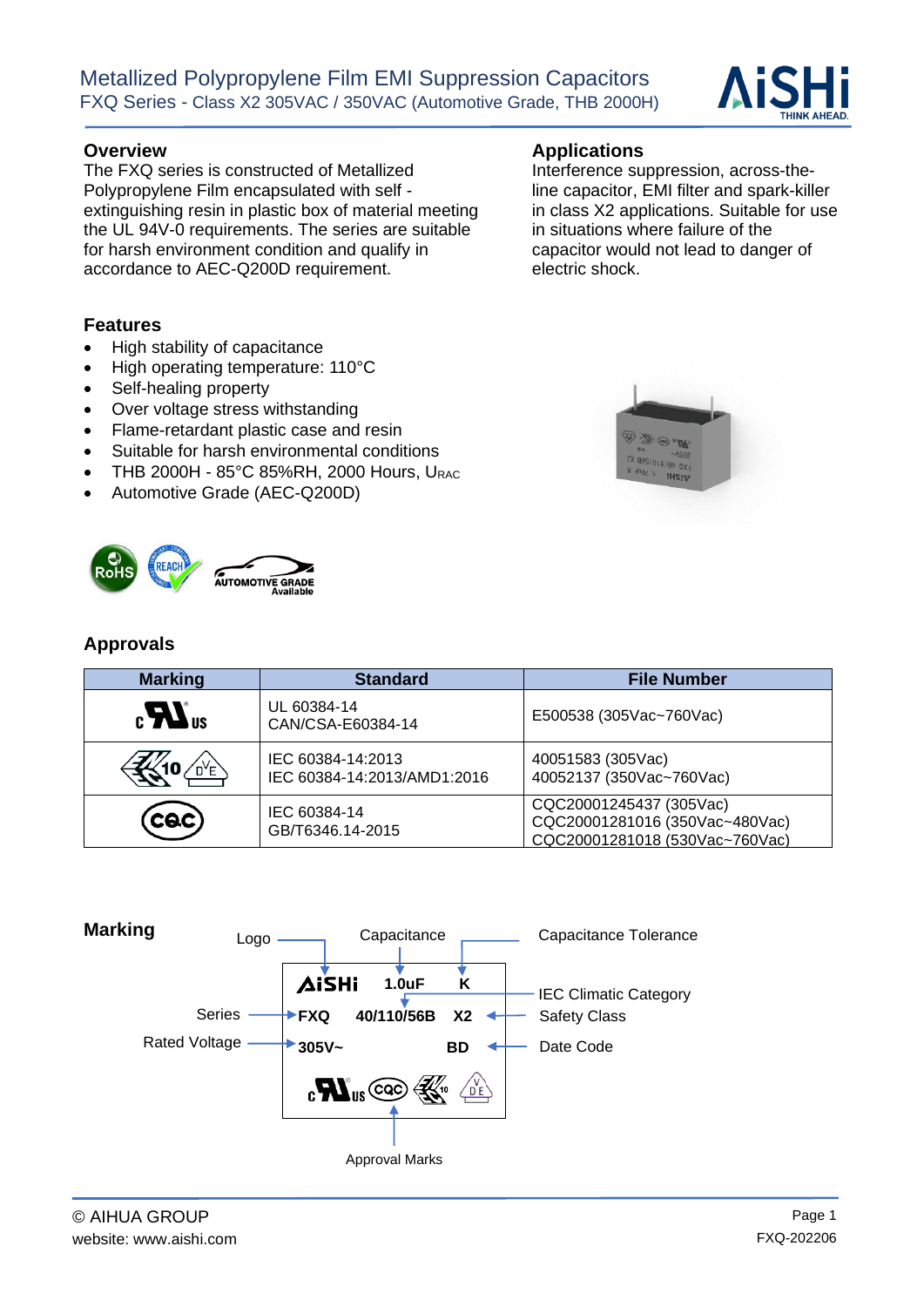

## **Manufacturing Date Code**

| Year | Code | <b>Month</b> | Code | Year | Code | <b>Month</b> | Code |
|------|------|--------------|------|------|------|--------------|------|
| 2018 | ∼    | Jan          |      | 2024 |      | Jul          |      |
| 2019 | Β    | Feb          |      | 2025 |      | Aug          |      |
| 2020 | ◡    | Mar          |      | 2026 |      | Sep          |      |
| 2021 |      | Apr          |      | 2027 |      | Oct          |      |
| 2022 |      | May          |      | 2028 |      | Nov          |      |
| 2023 |      | Jun          |      | 2029 |      | Dec          |      |

| Year | Code | <b>Month</b> | Code | Year | <b>Code</b> | <b>Month</b> | Code |
|------|------|--------------|------|------|-------------|--------------|------|
| 2018 |      | Jan          |      | 2024 | G           | Jul          |      |
| 2019 |      | Feb          |      | 2025 |             | Aug          |      |
| 2020 |      | Mar          |      | 2026 |             | Sep          |      |
| 2021 |      | Apr          |      | 2027 |             | Oct          |      |
| 2022 |      | May          |      | 2028 |             | Nov          |      |
| 2023 |      | Jun          | 6    | 2029 | M           | Dec          |      |

# **Part Number System**

|                   | XQ                                                | 30                        |                                  | 105                                                                                    | G18                                   | 2GL                                | IJ                               |
|-------------------|---------------------------------------------------|---------------------------|----------------------------------|----------------------------------------------------------------------------------------|---------------------------------------|------------------------------------|----------------------------------|
| Capacitor<br>Type | <b>Series</b>                                     | Voltage<br>(VAC)          | Tolerance                        | Capacitance<br>(pF)                                                                    | <b>Size</b><br>Code                   | Terminal<br>Code                   | Lead<br>Length<br>Code           |
| $F = Film$        | X2,<br>AEC-Q200<br>Type,<br>Metallized<br>PP Film | $30=305$ Vac<br>35=350Vac | $K = \pm 10\%$<br>$M = \pm 20\%$ | First two digits $=$<br>significant<br>figures.<br>Third digit $=$<br>Number of zeros. | Refer to<br><b>Dimension</b><br>Table | Refer to<br>Terminal<br>Code Table | Refer to<br>Lead Length<br>Table |

| Digit One<br>(Lead/Terminal Type) |   | Digit Two<br>(Lead Space) |   | <b>Digit Three</b><br>(Lead Ipsilateral) |  |  |                   | Lead Length    |
|-----------------------------------|---|---------------------------|---|------------------------------------------|--|--|-------------------|----------------|
| 2 leads for long                  |   | 15.0mm                    | Е | N/A                                      |  |  | 20mm min          |                |
| 2 leads for straight cut          | 2 | 22.5mm                    | F |                                          |  |  | 3.5 <sub>mm</sub> | $\overline{2}$ |
| 2 leads for forming cut           | E | 27.5mm                    | G |                                          |  |  | 3.0 <sub>mm</sub> | 3              |
| Taping                            |   | 37.5mm                    | κ |                                          |  |  | 4.0 <sub>mm</sub> | 4              |
| <b>Taping Straight</b>            | V | N/A                       | N |                                          |  |  | 5.0mm             | 5              |
|                                   |   |                           |   |                                          |  |  | 7.0 <sub>mm</sub> |                |
|                                   |   |                           |   |                                          |  |  | Taping            |                |
|                                   |   |                           |   |                                          |  |  | N/A               | Ν              |

## **Terminal Code Lead Length Code Lead Length Code**

| <b>Digit Three</b><br>(Lead Ipsilateral) |  |  |                   | <b>Lead Length</b> |
|------------------------------------------|--|--|-------------------|--------------------|
| N/A                                      |  |  | 20mm min          |                    |
|                                          |  |  | 3.5 <sub>mm</sub> |                    |
|                                          |  |  | 3.0 <sub>mm</sub> |                    |
|                                          |  |  | 4.0 <sub>mm</sub> |                    |
|                                          |  |  | 5.0mm             |                    |
|                                          |  |  | 7.0 <sub>mm</sub> |                    |
|                                          |  |  | Taping            |                    |
|                                          |  |  | N/A               |                    |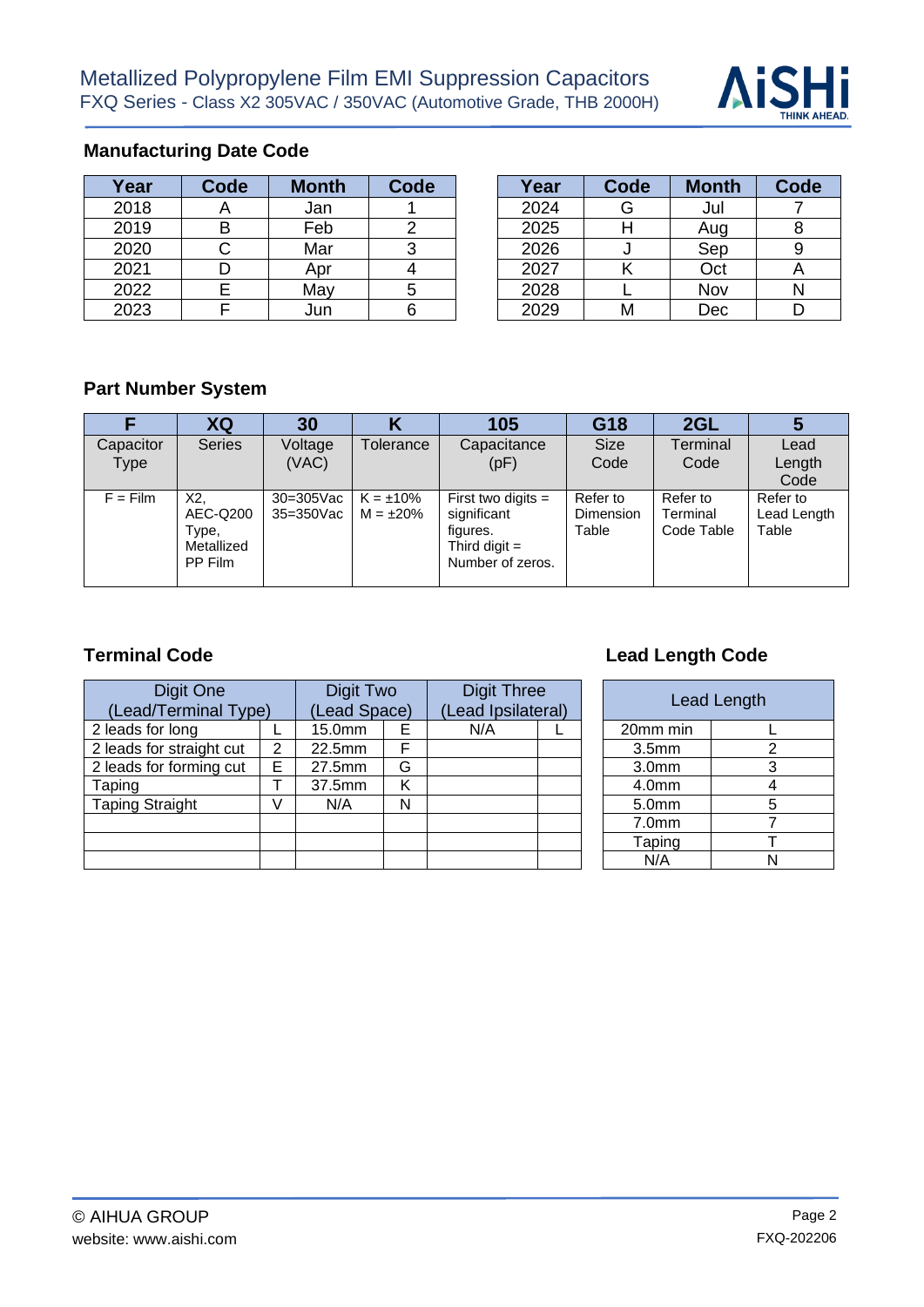

## **Dimension (mm)**





# **Size Code Table (mm)**

| <b>Size</b>     |    |                  |      | <b>Dimension</b> |                 |                  |      | <b>Pitch</b>     | <b>Lead Wire</b> |           |
|-----------------|----|------------------|------|------------------|-----------------|------------------|------|------------------|------------------|-----------|
| Code            | W  | <b>Tolerance</b> | н    | Tolerance        | T               | <b>Tolerance</b> | P    | <b>Tolerance</b> | Ød               | Tolerance |
| E14             | 18 | 0.5              | 11   | 0.5              | 5               | 0.5              | 15   | 0.5              | 0.6              | 0.05      |
| E17             | 18 | 0.5              | 12   | 0.5              | $6\phantom{1}6$ | 0.5              | 15   | 0.5              | 0.6              | 0.05      |
| E <sub>18</sub> | 18 | 0.5              | 13.5 | 0.5              | 6               | 0.5              | 15   | 0.5              | 0.6              | 0.05      |
| E29             | 18 | 0.5              | 13.5 | 0.5              | 7.5             | 0.5              | 15   | 0.5              | 0.8              | 0.05      |
| E34             | 18 | 0.5              | 14.5 | 0.5              | 8.5             | 0.5              | 15   | 0.5              | 0.8              | 0.05      |
| E43             | 18 | 0.5              | 16   | 0.5              | 10              | 0.5              | 15   | 0.5              | 0.8              | 0.05      |
| E47             | 18 | 0.5              | 19   | 0.5              | 11              | 0.5              | 15   | 0.5              | 0.8              | 0.05      |
| F <sub>17</sub> | 26 | 0.5              | 16.5 | 0.5              | $\overline{7}$  | 0.5              | 22.5 | 0.5              | 0.8              | 0.05      |
| F <sub>20</sub> | 26 | 0.5              | 17   | 0.5              | 8.5             | 0.5              | 22.5 | 0.5              | 0.8              | 0.05      |
| F <sub>24</sub> | 26 | 0.5              | 19   | 0.5              | 10              | 0.5              | 22.5 | 0.5              | 0.8              | 0.05      |
| F <sub>26</sub> | 26 | 0.5              | 20   | 0.5              | 11              | 0.5              | 22.5 | 0.5              | 0.8              | 0.05      |
| F <sub>27</sub> | 26 | 0.5              | 22   | 0.5              | 12              | 0.5              | 22.5 | 0.5              | 0.8              | 0.05      |
| F <sub>29</sub> | 26 | 0.5              | 23   | 0.5              | 13              | 0.5              | 22.5 | 0.5              | 0.8              | 0.05      |
| F34             | 26 | 0.5              | 29.5 | 0.5              | 14.5            | 0.5              | 22.5 | 0.5              | 0.8              | 0.05      |
| F36             | 26 | 0.5              | 25   | 0.5              | 15              | 0.5              | 22.5 | 0.5              | 0.8              | 0.05      |
| G15             | 32 | 0.8              | 18   | 0.8              | 9               | 0.8              | 27.5 | 0.5              | 0.8              | 0.05      |
| G18             | 32 | 0.8              | 20   | 0.8              | 11              | 0.8              | 27.5 | 0.5              | 0.8              | 0.05      |
| G22             | 32 | 0.8              | 24.5 | 0.8              | 13              | 0.8              | 27.5 | 0.5              | 0.8              | 0.05      |
| G25             | 32 | 0.8              | 24   | 0.8              | 14              | 0.8              | 27.5 | 0.5              | 0.8              | 0.05      |
| G26             | 32 | 0.8              | 28   | 0.8              | 14              | 0.8              | 27.5 | 0.5              | 0.8              | 0.05      |
| G33             | 32 | 0.8              | 28   | 0.8              | 18              | 0.8              | 27.5 | 0.5              | 0.8              | 0.05      |
| G34             | 32 | 0.8              | 33   | 0.8              | 18              | 0.8              | 27.5 | 0.5              | 0.8              | 0.05      |
| G40             | 32 | 0.8              | 37   | 0.8              | 22              | 0.8              | 27.5 | 0.5              | 0.8              | 0.05      |
| K <sub>21</sub> | 42 | 1.0              | 32   | 1.0              | 19              | 1.0              | 37.5 | 0.5              | 1.0              | 0.05      |
| K <sub>24</sub> | 42 | 1.0              | 40   | 1.0              | 20              | 1.0              | 37.5 | 0.5              | 1.0              | 0.05      |
| <b>K27</b>      | 42 | 1.0              | 37   | 1.0              | 22              | 1.0              | 37.5 | 0.5              | 1.0              | 0.05      |
| K32             | 42 | 1.0              | 44   | 1.0              | 24              | 1.0              | 37.5 | 0.5              | 1.0              | 0.05      |
| K42             | 42 | 1.0              | 45   | 1.0              | 30              | 1.0              | 37.5 | 0.5              | 1.0              | 0.05      |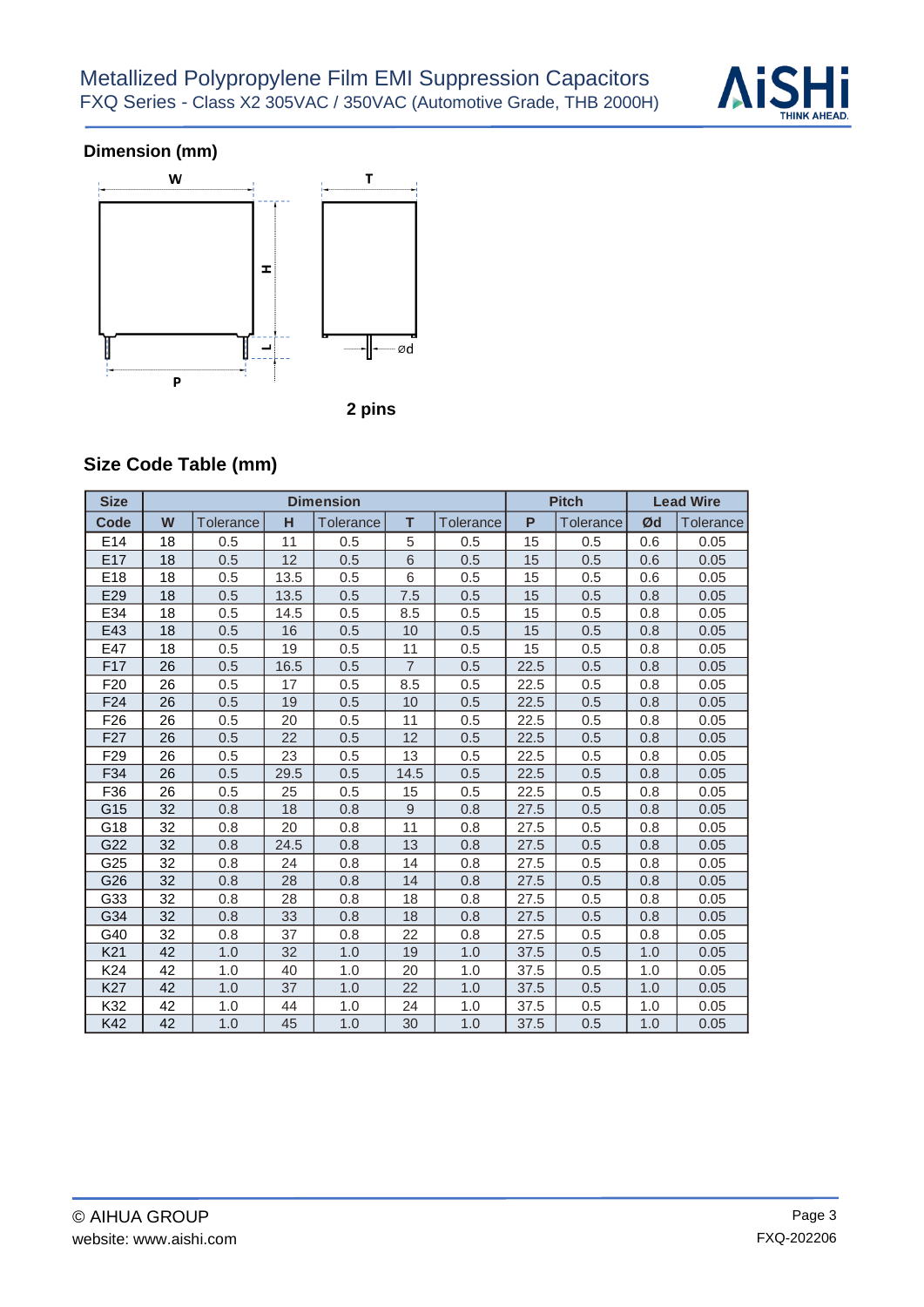

## **Rating and Part Number**

|     |     | Cap             |                 |                 | <b>Dimensions</b> |      | Peak        | Surge                     |       | Lead           |                    |
|-----|-----|-----------------|-----------------|-----------------|-------------------|------|-------------|---------------------------|-------|----------------|--------------------|
| Vac | Vdc | Value           | W               | $\overline{H}$  | T                 | P    | Current     | Current                   | dv/dt | Wire           | <b>Part Number</b> |
|     |     | μF              | mm              | mm              | mm                | mm   | $\mathsf A$ | $\boldsymbol{\mathsf{A}}$ | V/us  | mm             |                    |
| 305 | 630 | 0.1             | 18              | 11              | 5                 | 15   | 40          | 120                       | 400   | 0.6            | FXQ30K104E142EL5   |
| 305 | 630 | 0.15            | 18              | 12              | 6                 | 15   | 60          | 180                       | 400   | 0.6            | FXQ30K154E172EL5   |
| 305 | 630 | 0.22            | 18              | 13.5            | 7.5               | 15   | 88          | 264                       | 400   | 0.8            | FXQ30K224E292EL5   |
| 305 | 630 | 0.27            | 18              | 14.5            | 8.5               | 15   | 108         | 324                       | 400   | 0.8            | FXQ30K274E342EL5   |
| 305 | 630 | 0.33            | 18              | 14.5            | 8.5               | 15   | 132         | 396                       | 400   | 0.8            | FXQ30K334E342EL5   |
| 305 | 630 | 0.47            | 18              | 16              | 10                | 15   | 188         | 564                       | 400   | 0.8            | FXQ30K474E432EL5   |
| 305 | 630 | 0.56            | 18              | 19              | 11                | 15   | 224         | 672                       | 400   | 0.8            | FXQ30K564E472EL5   |
| 305 | 630 | 0.68            | 18              | 19              | 11                | 15   | 272         | 816                       | 400   | 0.8            | FXQ30K684E472EL5   |
| 305 | 630 | 0.33            | 26              | 16.5            | $\overline{7}$    | 22.5 | 66          | 198                       | 200   | 0.8            | FXQ30K334F172FL5   |
| 305 | 630 | 0.47            | 26              | 16.5            | $\overline{7}$    | 22.5 | 94          | 282                       | 200   | 0.8            | FXQ30K474F172FL5   |
| 305 | 630 | 0.56            | 26              | 19              | 10                | 22.5 | 112         | 336                       | 200   | 0.8            | FXQ30K564F242FL5   |
| 305 | 630 | 0.68            | 26              | 19              | 10                | 22.5 | 136         | 408                       | 200   | 0.8            | FXQ30K684F242FL5   |
| 305 | 630 | 1               | 26              | 20              | 11                | 22.5 | 200         | 600                       | 200   | 0.8            | FXQ30K105F262FL5   |
| 305 | 630 | 1.2             | 26              | 22              | 12                | 22.5 | 240         | 720                       | 200   | 0.8            | FXQ30K125F272FL5   |
| 305 | 630 | 1.5             | 26              | 23              | 13                | 22.5 | 300         | 900                       | 200   | 0.8            | FXQ30K155F292FL5   |
| 305 | 630 | 1.8             | 26              | 29.5            | 14.5              | 22.5 | 360         | 1080                      | 200   | 0.8            | FXQ30K185F342FL5   |
| 305 | 630 | $\overline{2}$  | 26              | 29.5            | 14.5              | 22.5 | 400         | 1200                      | 200   | 0.8            | FXQ30K205F342FL5   |
| 305 | 630 | 2.2             | 26              | 29.5            | 14.5              | 22.5 | 440         | 1320                      | 200   | 0.8            | FXQ30M225F342FL5   |
| 305 | 630 | 0.68            | 32              | 18              | 9                 | 27.5 | 102         | 306                       | 150   | 0.8            | FXQ30K684G152GL5   |
| 305 | 630 | 0.82            | 32              | 18              | 9                 | 27.5 | 123         | 369                       | 150   | 0.8            | FXQ30K824G152GL5   |
| 305 | 630 | 1               | 32              | 20              | 11                | 27.5 | 150         | 450                       | 150   | 0.8            | FXQ30K105G182GL5   |
| 305 | 630 | 1.2             | 32              | $\overline{20}$ | 11                | 27.5 | 180         | 540                       | 150   | 0.8            | FXQ30M125G182GL5   |
| 305 | 630 | 1.5             | 32              | 24.5            | 13                | 27.5 | 225         | 675                       | 150   | 0.8            | FXQ30K155G222GL5   |
| 305 | 630 | 1.8             | 32              | 24.5            | 13                | 27.5 | 270         | 810                       | 150   | 0.8            | FXQ30K185G222GL5   |
| 305 | 630 | 2.2             | 32              | 24              | 14                | 27.5 | 330         | 990                       | 150   | 0.8            | FXQ30K225G252GL5   |
| 305 | 630 | 2.7             | 32              | $\overline{28}$ | 18                | 27.5 | 405         | 1215                      | 150   | 0.8            | FXQ30K275G332GL5   |
| 305 | 630 | 3.3             | 32              | 28              | 18                | 27.5 | 495         | 1485                      | 150   | 0.8            | FXQ30M335G332GL5   |
| 305 | 630 | 3.3             | 32              | 33              | 18                | 27.5 | 495         | 1485                      | 150   | 0.8            | FXQ30K335G342GL5   |
| 305 | 630 | 3.9             | 32              | 33              | 18                | 27.5 | 585         | 1755                      | 150   | 0.8            | FXQ30K395G342GL5   |
| 305 | 630 | 4.7             | 32              | 33              | 18                | 27.5 | 705         | 2115                      | 150   | 0.8            | FXQ30M475G342GL5   |
| 305 | 630 | 4.7             | 32              | 37              | 22                | 27.5 | 705         | 2115                      | 150   | 0.8            | FXQ30K475G402GL5   |
| 305 | 630 | 5.6             | 32              | 37              | 22                | 27.5 | 840         | 2520                      | 150   | 0.8            | FXQ30M565G402GL5   |
| 305 | 630 | 4.7             | 42              | 32              | 19                | 37.5 | 470         | 1410                      | 100   | 1              | FXQ30K475K212KL5   |
| 305 | 630 | 6.8             | 42              | 37              | 22                | 37.5 | 680         | 2040                      | 100   | $\mathbf{1}$   | FXQ30K685K272KL5   |
| 305 | 630 | 6.8             | 42              | 40              | 20                | 37.5 | 680         | 2040                      | 100   | 1              | FXQ30K685K242KL5   |
| 305 | 630 | 10              | 42              | 44              | 24                | 37.5 | 1000        | 3000                      | 100   | $\mathbf{1}$   | FXQ30K106K322KL5   |
| 305 | 630 | 12              | 42              | 45              | 30                | 37.5 | 1200        | 3600                      | 100   | 1              | FXQ30K126K422KL5   |
| 305 | 630 | $\overline{15}$ | $\overline{42}$ | $\overline{45}$ | 30                | 37.5 | 1500        | 4500                      | 100   | $\overline{1}$ | FXQ30K156K422KL5   |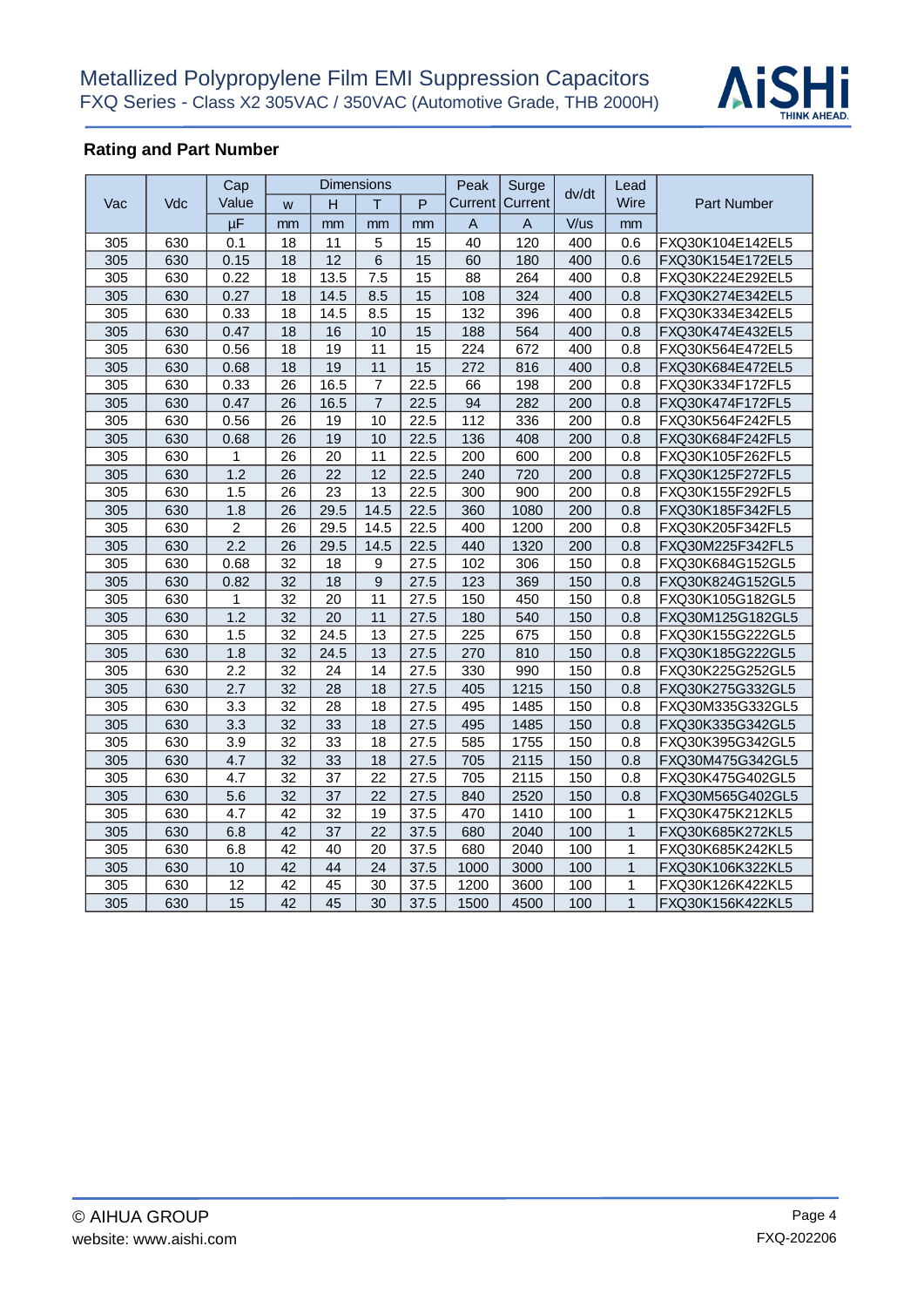

## **Rating and Part Number**

|     |            | Cap   |    | <b>Dimensions</b> |      | Peak | Surge          |         | Lead  |      |                  |
|-----|------------|-------|----|-------------------|------|------|----------------|---------|-------|------|------------------|
| Vac | <b>Vdc</b> | Value | W  | н                 | т    | P    | Current        | Current | dv/dt | Wire | Part Number      |
|     |            | μF    | mm | mm                | mm   | mm   | $\overline{A}$ | A       | V/us  | mm   |                  |
| 350 | 700        | 0.1   | 18 | 13.5              | 6    | 15   | 50             | 150     | 500   | 0.6  | FXQ35K104E182EL5 |
| 350 | 700        | 0.15  | 18 | 13.5              | 7.5  | 15   | 75             | 225     | 500   | 0.8  | FXQ35K154E292EL5 |
| 350 | 700        | 0.22  | 18 | 14.5              | 8.5  | 15   | 110            | 330     | 500   | 0.8  | FXQ35K224E342EL5 |
| 350 | 700        | 0.33  | 18 | 16                | 10   | 15   | 165            | 495     | 500   | 0.8  | FXQ35K334E432EL5 |
| 350 | 700        | 0.47  | 18 | 19                | 11   | 15   | 235            | 705     | 500   | 0.8  | FXQ35M474E472EL5 |
| 350 | 700        | 0.47  | 26 | 17                | 8.5  | 22.5 | 188            | 564     | 400   | 0.8  | FXQ35K474F202FL5 |
| 350 | 700        | 0.56  | 26 | 19                | 10   | 22.5 | 224            | 672     | 400   | 0.8  | FXQ35K564F242FL5 |
| 350 | 700        | 0.68  | 26 | 20                | 11   | 22.5 | 272            | 816     | 400   | 0.8  | FXQ35K684F262FL5 |
| 350 | 700        | 0.82  | 26 | 22                | 12   | 22.5 | 328            | 984     | 400   | 0.8  | FXQ35K824F272FL5 |
| 350 | 700        | 1     | 26 | 23                | 13   | 22.5 | 400            | 1200    | 400   | 0.8  | FXQ35K105F292FL5 |
| 350 | 700        | 1.2   | 26 | 25                | 15   | 22.5 | 480            | 1440    | 400   | 0.8  | FXQ35K125F362FL5 |
| 350 | 700        | 1.5   | 26 | 29.5              | 14.5 | 22.5 | 600            | 1800    | 400   | 0.8  | FXQ35K155F342FL5 |
| 350 | 700        | 1.8   | 32 | 28                | 14   | 22.5 | 360            | 1080    | 200   | 0.8  | FXQ35K185G262GL5 |
| 350 | 700        | 2.0   | 32 | 28                | 14   | 27.5 | 400            | 1200    | 200   | 0.8  | FXQ35M205G262GL5 |
| 350 | 700        | 2.2   | 32 | 28                | 18   | 27.5 | 440            | 1320    | 200   | 0.8  | FXQ35K225G332GL5 |
| 350 | 700        | 2.7   | 32 | 28                | 18   | 27.5 | 540            | 1620    | 200   | 0.8  | FXQ35M275G332GL5 |
| 350 | 700        | 3.0   | 32 | 33                | 18   | 27.5 | 600            | 1800    | 200   | 0.8  | FXQ35K305G342GL5 |
| 350 | 700        | 3.3   | 32 | 33                | 18   | 27.5 | 660            | 1980    | 200   | 0.8  | FXQ35M335G342GL5 |
| 350 | 700        | 3.9   | 32 | 37                | 22   | 27.5 | 780            | 2340    | 200   | 0.8  | FXQ35K395G402GL5 |
| 350 | 700        | 4.7   | 32 | 37                | 22   | 27.5 | 940            | 2820    | 200   | 0.8  | FXQ35M475G402GL5 |
| 350 | 700        | 4.7   | 42 | 32                | 19   | 37.5 | 470            | 1410    | 100   | 1.0  | FXQ35K475K212KL5 |
| 350 | 700        | 5.6   | 42 | 37                | 22   | 37.5 | 560            | 1680    | 100   | 1.0  | FXQ35K565K272KL5 |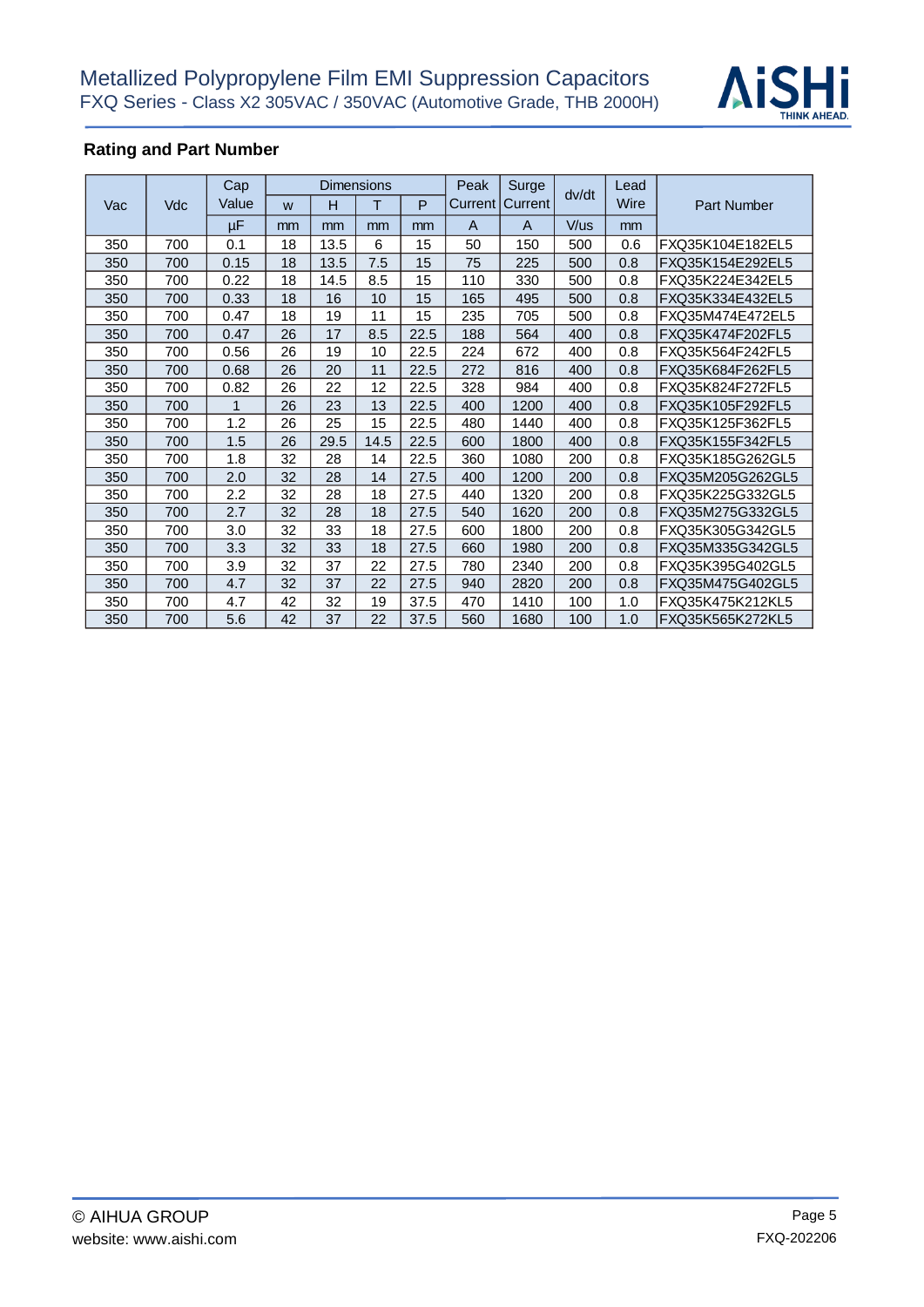

### **General Technical Data**

| Application                        | Interference suppression \ Across-the-line (Class X2)                                                                                                                                                                                          |
|------------------------------------|------------------------------------------------------------------------------------------------------------------------------------------------------------------------------------------------------------------------------------------------|
| <b>Dielectric</b>                  | Metallized Polypropylene Film                                                                                                                                                                                                                  |
| Reference Standard                 | IEC 60384-14 / EN 60384-14 / UL 60384-14 / AEC-Q200D                                                                                                                                                                                           |
| <b>Climatic Category</b>           | 40/110/56<br>IEC60068-1                                                                                                                                                                                                                        |
| <b>Passive Flammability Class</b>  | B                                                                                                                                                                                                                                              |
| <b>Operating Temperature Range</b> | $-40^{\circ}$ C ~ +110 $^{\circ}$ C<br>(85°C ~110°C, decreasing factor 1.35% per °C for Urms)                                                                                                                                                  |
| Protection                         | Solvent resistant plastic case UL94 V-0<br>Thermosetting resin sealing UL 94 V-0 compliant                                                                                                                                                     |
| <b>Installation</b>                | Any position                                                                                                                                                                                                                                   |
| Packaging                          | Packed in cardboard boxes with protection for the terminals                                                                                                                                                                                    |
| <b>Storage Conditions</b>          | Storage time: ≤24months from the date marked on the label package<br>Average relative humidity per year ≤70%<br>RH≤85% for 30 days randomly distributed throughout the year<br>Dew is absent<br>Temperature: $-40^{\circ}$ C ~ $+85^{\circ}$ C |
| Storage Life                       | Product that passed less than 2 years from production, No need<br>reconfirmation                                                                                                                                                               |
| <b>RoHS Compliant</b>              | Compliant with the restricted substance requirements of Directive<br>2011/65/EU                                                                                                                                                                |
| <b>Flame Retardant Grade</b>       | Flame retardant performance accords with horizontal combustion grade<br>HB and vertical combustion grade V-0.                                                                                                                                  |

#### **Construction**

| Metallized Film             | l OPP & Al/Zn                                 |
|-----------------------------|-----------------------------------------------|
| Metal Sprayed               | Sn/Zn Alloy                                   |
| <b>Connection Electrode</b> | Copper clad steel wire or Tinned copper wires |
| Case                        | Plastic Case (UL94V-0)                        |
| Filling                     | Epoxy Resin (UL94V-0)                         |
| <b>Film Construction</b>    | Mono Structure                                |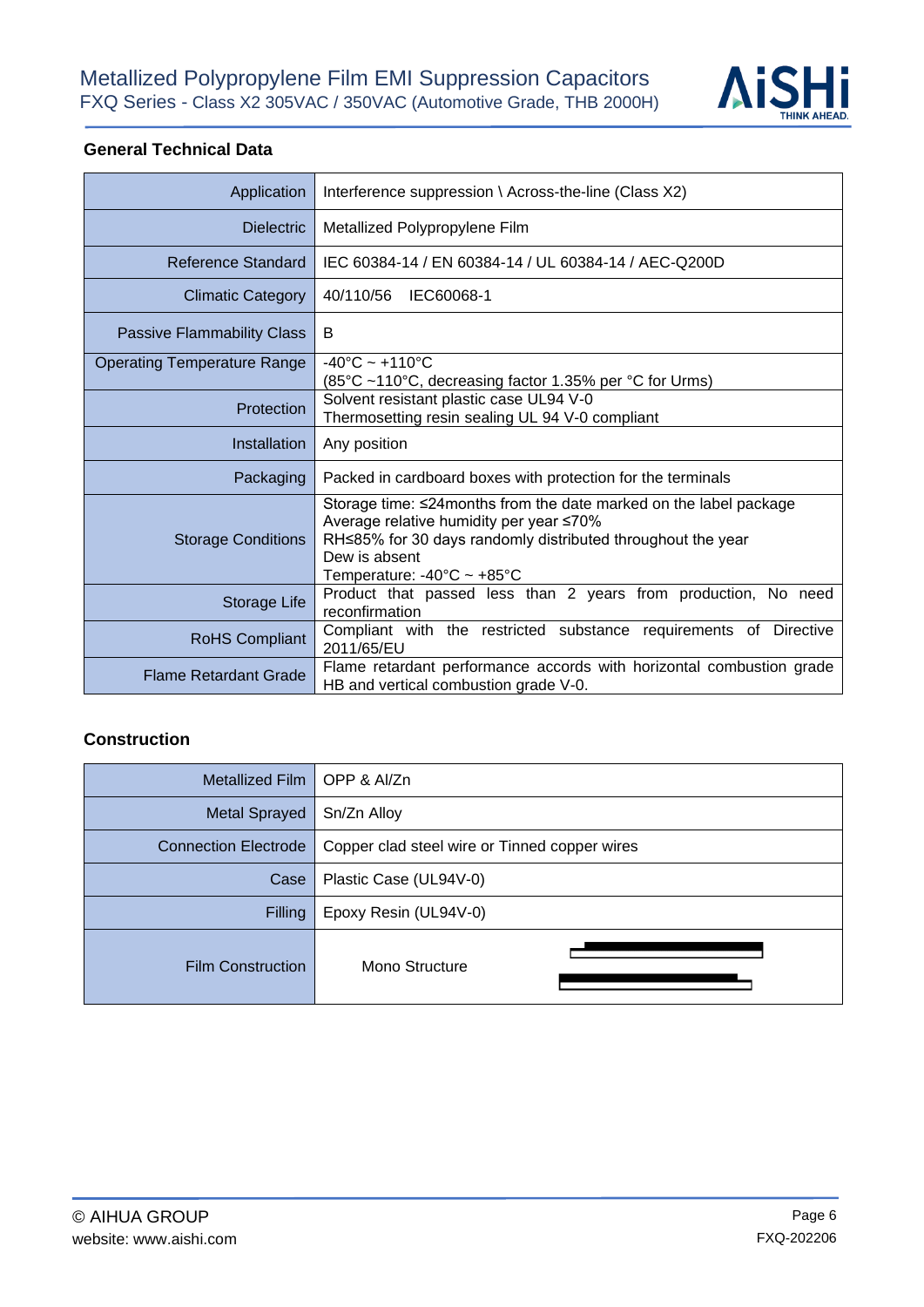

### **Electrical Characteristics**

| Voltage Range                                                    | 305Vac / 350Vac                                                                                                                                                                                                                                                                                                       |
|------------------------------------------------------------------|-----------------------------------------------------------------------------------------------------------------------------------------------------------------------------------------------------------------------------------------------------------------------------------------------------------------------|
| Capacitance Range                                                | $0.1\mu$ F to $15\mu$ F                                                                                                                                                                                                                                                                                               |
| Capacitance Tolerance                                            | $±10\%$ or $±20\%$ at $+25\degree$ C                                                                                                                                                                                                                                                                                  |
| Capacitance                                                      | Measuring Frequency at 1kHZ<br>Measuring Voltage: 1±0.2V                                                                                                                                                                                                                                                              |
| <b>Standard Atmospheric</b><br><b>Conditions for Static Test</b> | <b>Ambient temperature</b><br>15°C to 35°C<br>(If there is any doubt on the results, the measurements shall be made<br>at $+20 + (-5$ °C)<br><b>Relative humidity</b><br>45% to 75%<br>(If there is any doubt on the results, the measurements shall be made<br>at 60% to 70%.)<br>Air pressure<br>86 kPa to 106 kPa. |
| <b>Voltage Between Terminals</b><br><b>U</b> TT                  | DC Voltage: 4.3xVR for 60 seconds or $\sqrt{2}(2U_R + 1000\text{Vac})$ VDC for 2<br>seconds, charge current must be 1A max. Withstanding (DC) voltage (cut<br>off current 10mA), rise time 100V/S.                                                                                                                    |
| <b>Voltage Between Terminals</b><br>and Case U <sub>TC</sub>     | $2U_R$ + 1500Vac, 60s (at +20+/-2°C)                                                                                                                                                                                                                                                                                  |
| <b>Dielectric Dissipation Factor</b><br>$T$ gδ 0                 | $\leq$ 2×10 <sup>-4</sup>                                                                                                                                                                                                                                                                                             |
| <b>Dissipation Factor</b>                                        | $0.0010$ (20 $^{\circ}$ C, 1KHz)                                                                                                                                                                                                                                                                                      |
| <b>Insulation Resistance</b>                                     | R between leads, for C $\leq$ 0.33 µF at 100 V; 1 min > 15 000 M $\Omega$<br>RC between leads, for C > 0.33 µF at 100 V; 1 min > 5000 MQ*µF                                                                                                                                                                           |
| Hot-Spot                                                         | ≤85 $°C$                                                                                                                                                                                                                                                                                                              |
| Life Expectancy                                                  | 100 000hours (UR, Ohotspot=85°C)                                                                                                                                                                                                                                                                                      |
| <b>Failure Rate</b>                                              | 100 Fit                                                                                                                                                                                                                                                                                                               |
| Max. Altitude                                                    | 2000 m                                                                                                                                                                                                                                                                                                                |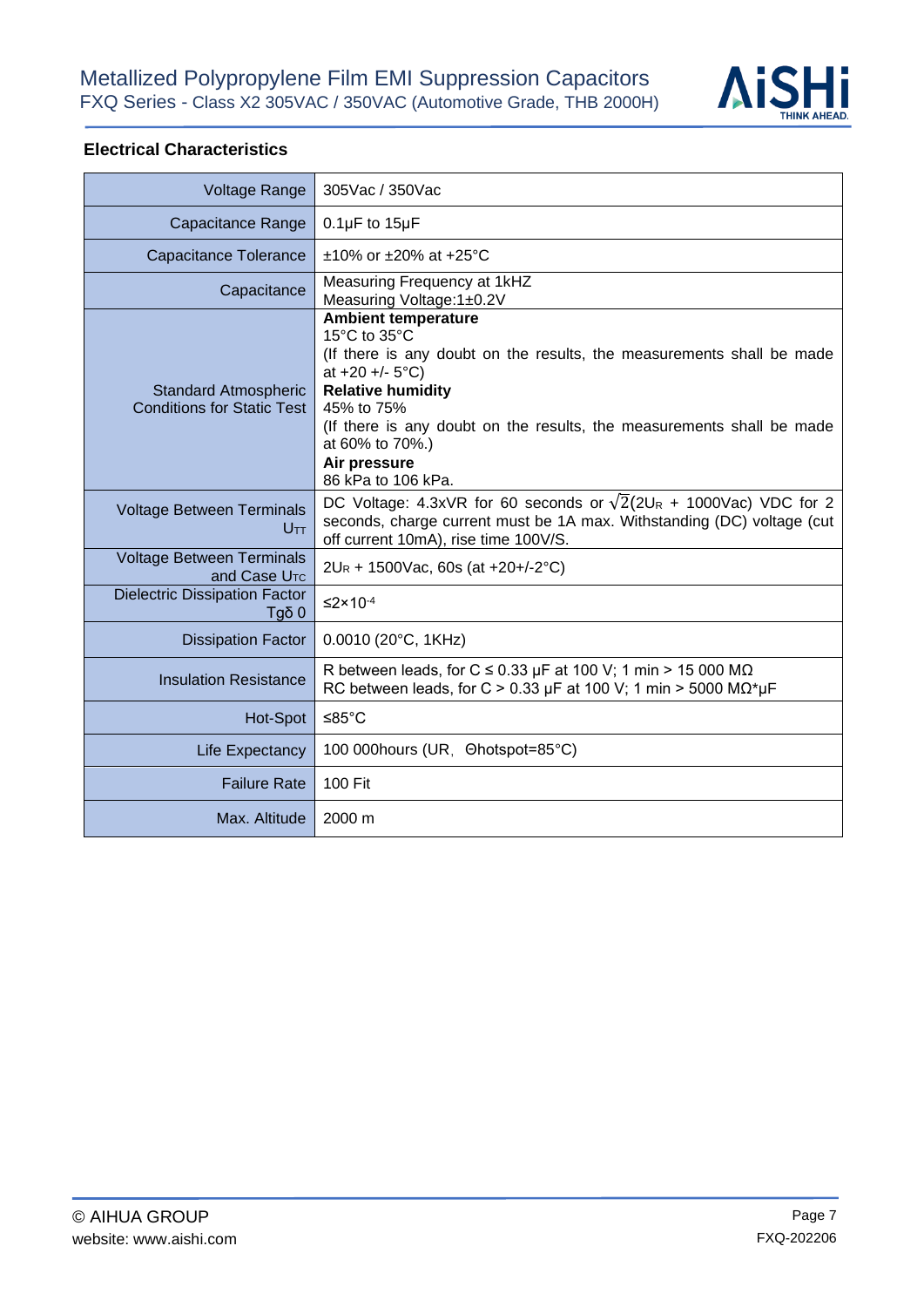

## **Characteristics Curve**





### Maximum Voltage (Vrms) Versus Frequency

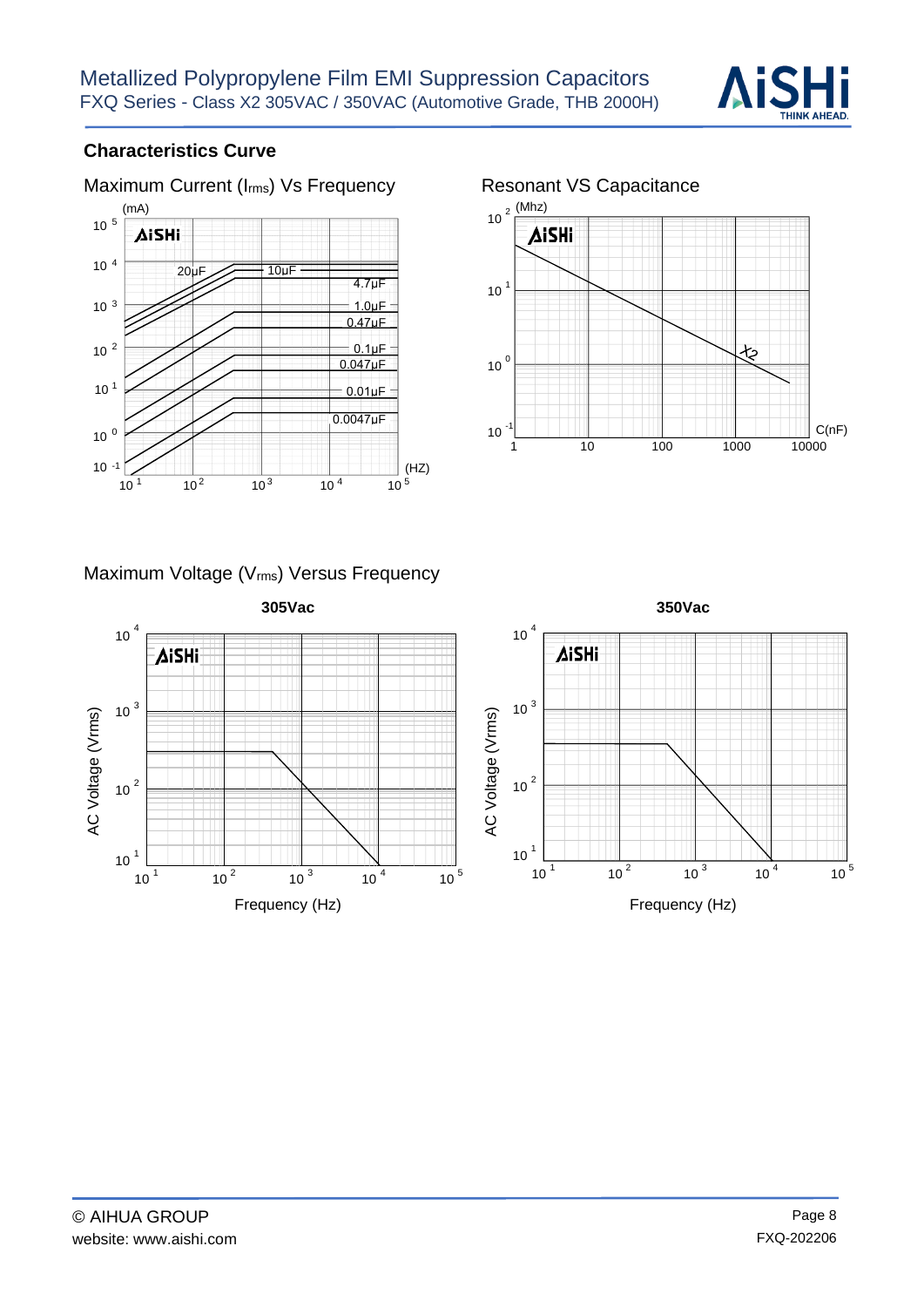

# **Biased Humidity Test**

|                              | <b>Test Condition 1:</b>                                                 |  |  |  |  |
|------------------------------|--------------------------------------------------------------------------|--|--|--|--|
|                              | Reference: MIL-STD-202 Method 103                                        |  |  |  |  |
|                              | Test Temperature: +60+/-2°C                                              |  |  |  |  |
|                              | Test Humidity: 95% R.H.                                                  |  |  |  |  |
|                              | Loading Voltage: Rated Voltage                                           |  |  |  |  |
|                              | Test Duration: 1000 +24/-0 hours                                         |  |  |  |  |
|                              | measurement at 24±4hours after test conclusion                           |  |  |  |  |
|                              | <b>Performance:</b>                                                      |  |  |  |  |
|                              | Capacitance Change Rate ( $\triangle$ C/C): $\leq \pm 5\%$               |  |  |  |  |
|                              | DF change ( $\triangle$ tgδ): ≤240*10 <sup>-4</sup> at 10 KHz (C ≤ 1 µF) |  |  |  |  |
|                              | DF change (Δtgδ): ≤150*10 <sup>-4</sup> at 1 KHz. (C > 1 μF)             |  |  |  |  |
| <b>High Temperature</b>      | Insulation Resistance: $\geq$ 50% of initial limit                       |  |  |  |  |
| <b>High Humidity loading</b> |                                                                          |  |  |  |  |
|                              | <b>Test Condition 2:</b>                                                 |  |  |  |  |
|                              | Test Temperature: +85 +/-2°C                                             |  |  |  |  |
|                              | Test Humidity: 85% R.H.                                                  |  |  |  |  |
|                              | Loading Voltage: Rated Voltage                                           |  |  |  |  |
|                              | Test Duration: 2000 +24/-0 hours                                         |  |  |  |  |
|                              | measurement at 24±4 hours after test conclusion                          |  |  |  |  |
|                              | Performance:                                                             |  |  |  |  |
|                              | Capacitance Change Rate $(\triangle C/C)$ : $\leq \pm 10\%$              |  |  |  |  |
|                              | Maximum permissible increase of tan δ between initial and final          |  |  |  |  |
|                              | measurement:                                                             |  |  |  |  |
|                              | 0.024 for $C_N \leq 1 \mu F$                                             |  |  |  |  |
|                              | 0.015 for $C_N > 1 \mu F$                                                |  |  |  |  |
|                              | Insulation Resistance: ≥50% of initial limit                             |  |  |  |  |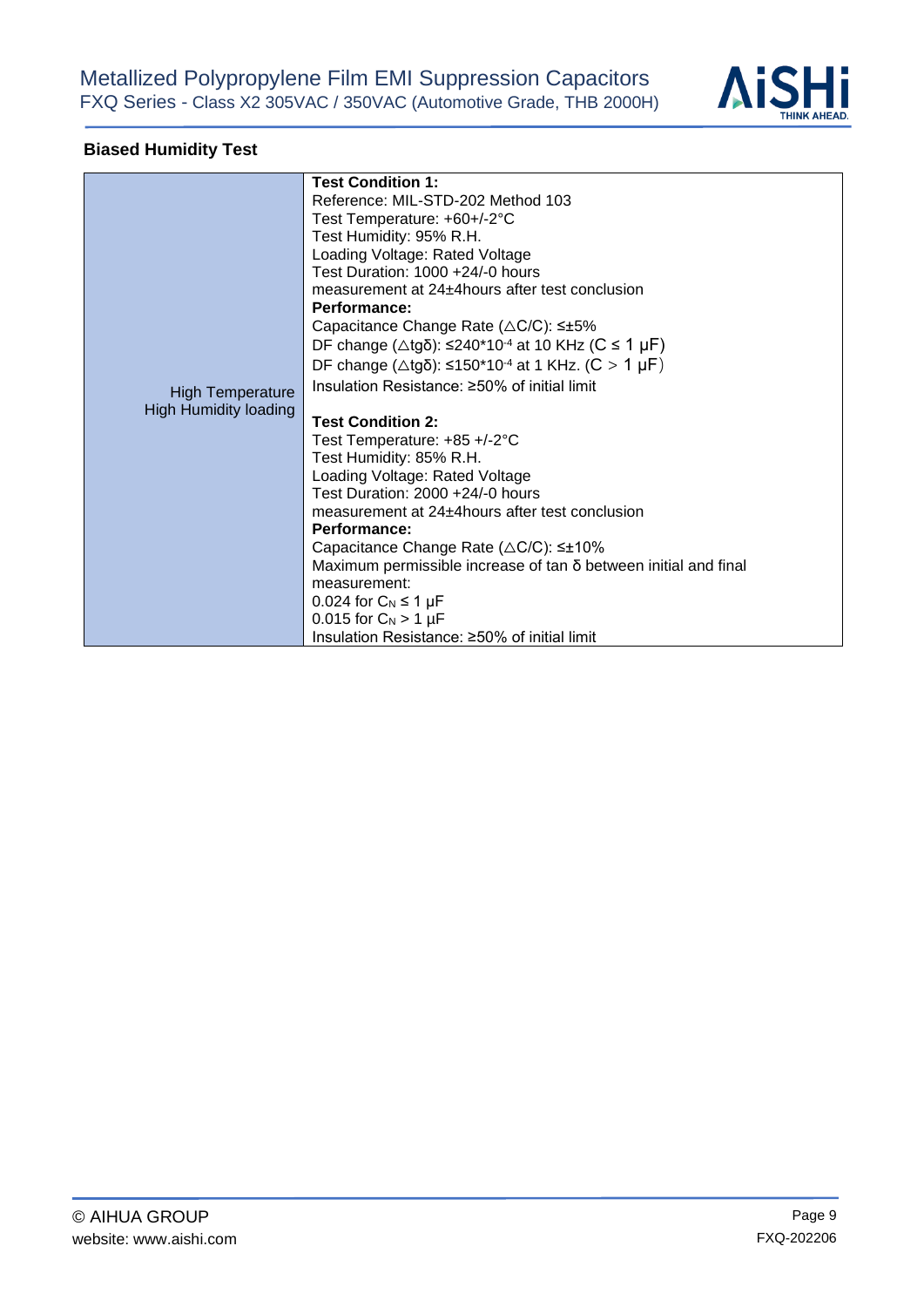

# **Expected Life Curve**



## **Derating of Rated Voltage Vs Temperature**

(85°C ~110°C, decreasing factor 1.35% per °C for Urms)

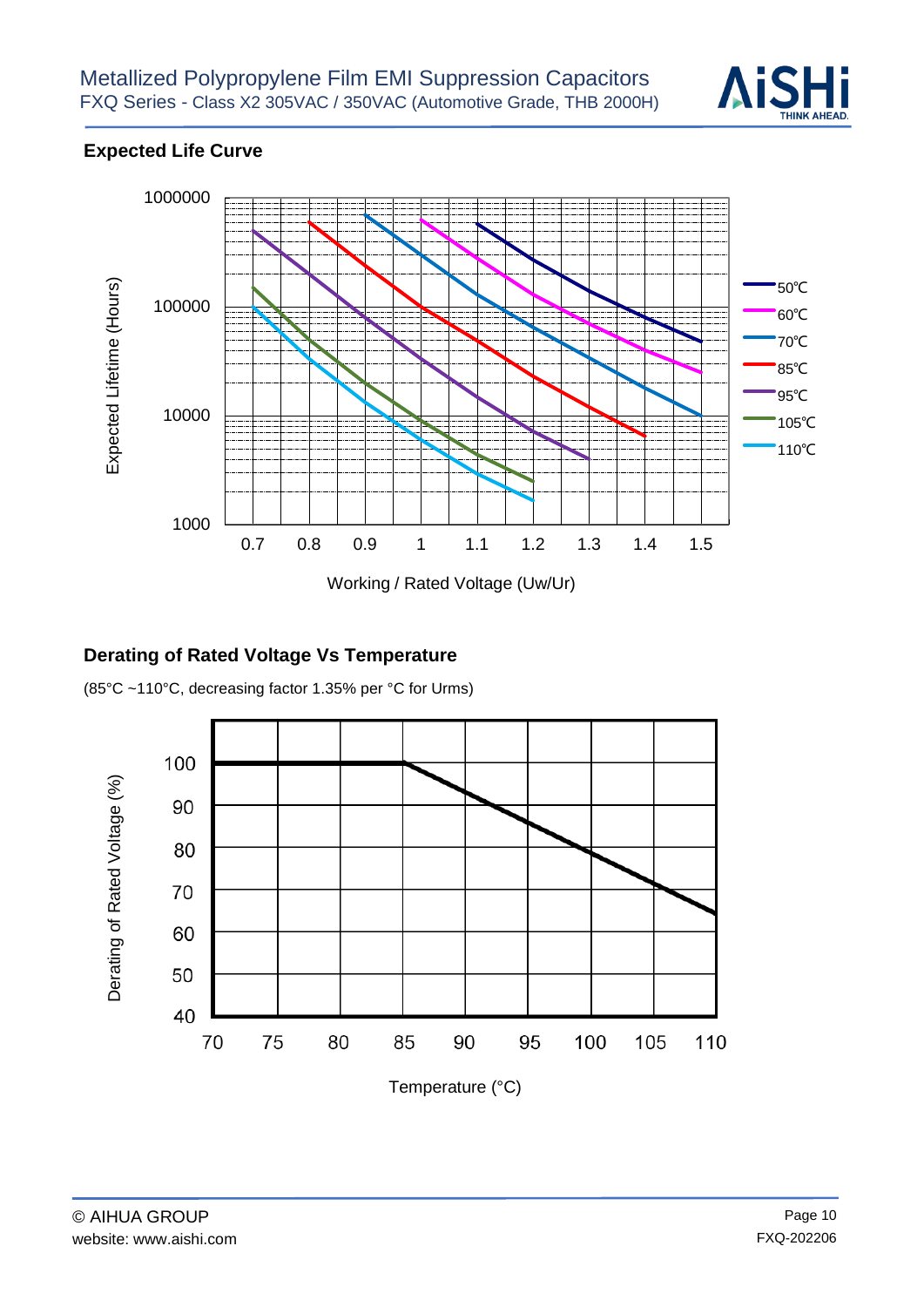

# **Wave Soldering Recommendations**



Ts: Capacitor body maximum temperature at wave soldering Tp: Capacitor body maximum temperature at pre-heating

| <b>Polypropylene Capacitors</b>    | <b>Polyester Capacitors</b>        |  |  |
|------------------------------------|------------------------------------|--|--|
| During pre-heating: Tp≤110°C       | During pre-heating: Tp≤130°C       |  |  |
| During soldering: Ts ≤120°C, ts≤60 | During soldering: Ts≤160°C, ts≤60s |  |  |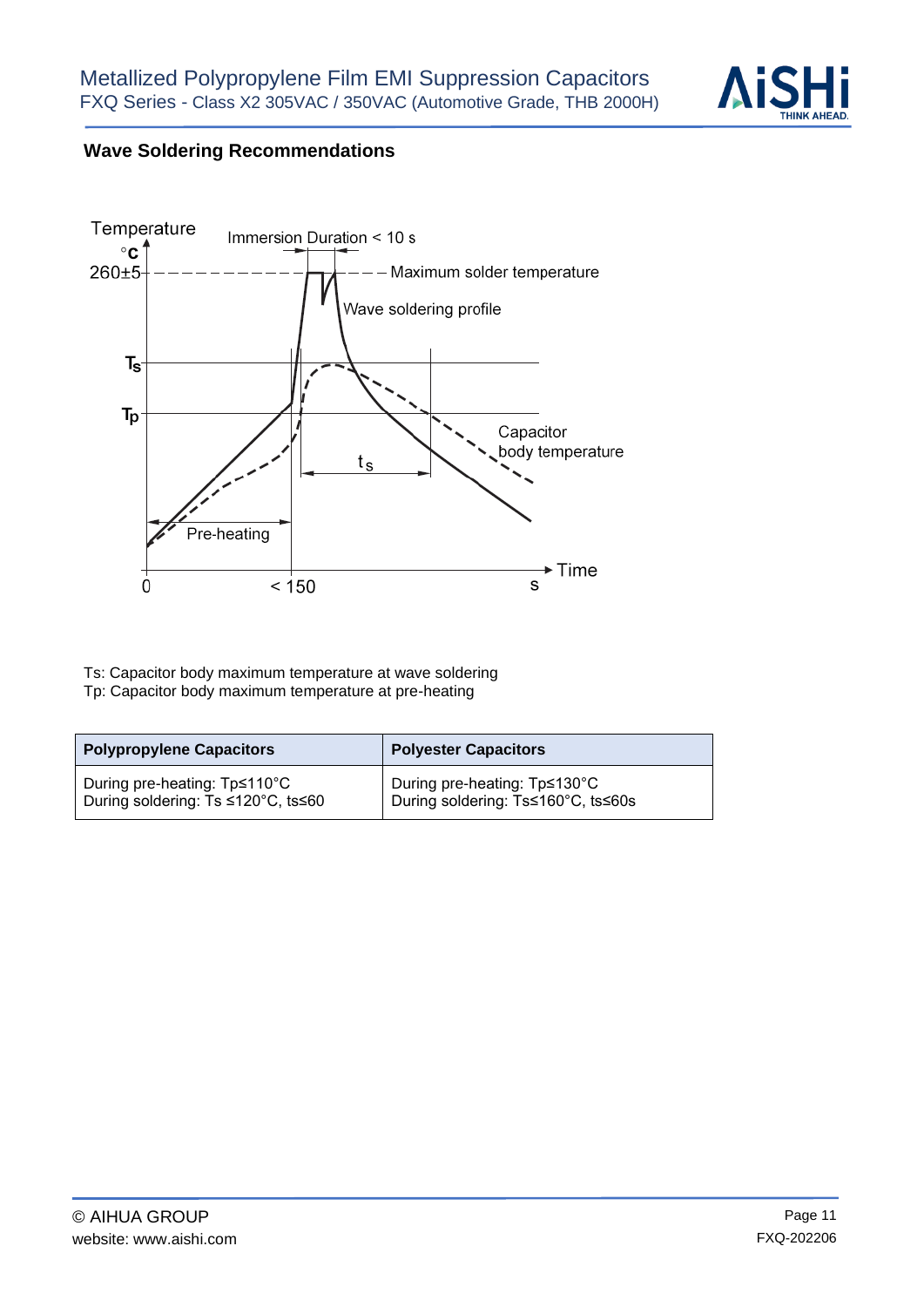

# **Packaging Information**

| <b>Inner Box Specifications (Dimensions)</b> |              |       |             |  |  |  |  |
|----------------------------------------------|--------------|-------|-------------|--|--|--|--|
| Box #                                        | $L \pm 3$ mm | W±3mm | $H \pm 3mm$ |  |  |  |  |
| #1                                           | 331          | 331   | 25          |  |  |  |  |
| #2                                           | 331          | 331   | 35          |  |  |  |  |
| #3                                           | 331          | 331   | 50          |  |  |  |  |
| # $4$                                        | 331          | 331   | 80          |  |  |  |  |
| #5                                           | 350          | 170   | 35          |  |  |  |  |
| #6                                           | 350          | 170   | 50          |  |  |  |  |
| #7                                           | 350          | 170   | 80          |  |  |  |  |

| <b>Outer Box Specifications (Dimensions)</b> |              |       |              |  |  |  |
|----------------------------------------------|--------------|-------|--------------|--|--|--|
| Box #                                        | $L \pm 5$ mm | W±5mm | $H \pm 5$ mm |  |  |  |
| # 1                                          | 350          | 340   | 265          |  |  |  |
| #2                                           | 370          | 360   | 350          |  |  |  |





#### Packaging Quantity

| <b>Pitch</b> | <b>Size</b>     | <b>Dimension</b> |      |                | <b>Packaging Quantity</b> |                    |                  |  |
|--------------|-----------------|------------------|------|----------------|---------------------------|--------------------|------------------|--|
|              | Code            | W                | н    | T              | <b>Long Leads</b>         | <b>Short Leads</b> | <b>Ammo Pack</b> |  |
| 15           | E14             | 18               | 11   | 5              | 800                       | 1,054              | 680              |  |
|              | E <sub>17</sub> | 18               | 12   | 6              | 800                       | 867                | 560              |  |
|              | E18             | 18               | 13.5 | 6              | 800                       | 867                | 560              |  |
|              | E29             | 18               | 13.5 | 7.5            | 800                       | 697                | 450              |  |
|              | E34             | 18               | 14.5 | 8.5            | 600                       | 612                | 390              |  |
|              | E43             | 18               | 16   | 10             | 600                       | 527                | 340              |  |
|              | E47             | 18               | 19   | 11             | 600                       | 476                | 300              |  |
|              | F <sub>17</sub> | 26               | 16.5 | $\overline{7}$ | 528                       | 528                | 300              |  |
|              | F <sub>20</sub> | 26               | 17   | 8.5            | 432                       | 432                | 250              |  |
|              | F <sub>24</sub> | 26               | 19   | 10             | 372                       | 372                | 210              |  |
| 22.5         | F <sub>26</sub> | 26               | 20   | 11             | 336                       | 336                | 190              |  |
|              | F <sub>27</sub> | 26               | 22   | 12             | 300                       | 300                | 170              |  |
|              | F <sub>29</sub> | 26               | 23   | 13             | 276                       | 276                | 160              |  |
|              | F34             | 26               | 29.5 | 14.5           | 252                       | 252                | 140              |  |
|              | F36             | 26               | 25   | 15             | 240                       | 240                | 140              |  |
|              | G15             | 32               | 18   | 9              | 340                       | 340                |                  |  |
|              | G18             | 32               | 20   | 11             | 280                       | 280                |                  |  |
|              | G22             | 32               | 24.5 | 13             | 230                       | 230                |                  |  |
| 27.5         | G25             | 32               | 24   | 14             | 220                       | 220                |                  |  |
|              | G26             | 32               | 28   | 14             | 220                       | 220                |                  |  |
|              | G33             | 32               | 28   | 18             | 170                       | 170                |                  |  |
|              | G34             | 32               | 33   | 18             | 170                       | 170                |                  |  |
|              | G40             | 32               | 37   | 22             | 140                       | 140                |                  |  |
|              | K <sub>21</sub> | 42               | 32   | 19             | 112                       | 112                |                  |  |
|              | K <sub>24</sub> | 42               | 40   | 20             | 105                       | 105                |                  |  |
| 37.5         | K27             | 42               | 37   | 22             | 98                        | 98                 |                  |  |
|              | K32             | 42               | 44   | 24             | 91                        | 91                 |                  |  |
|              | K42             | 42               | 45   | 30             | 70                        | 70                 |                  |  |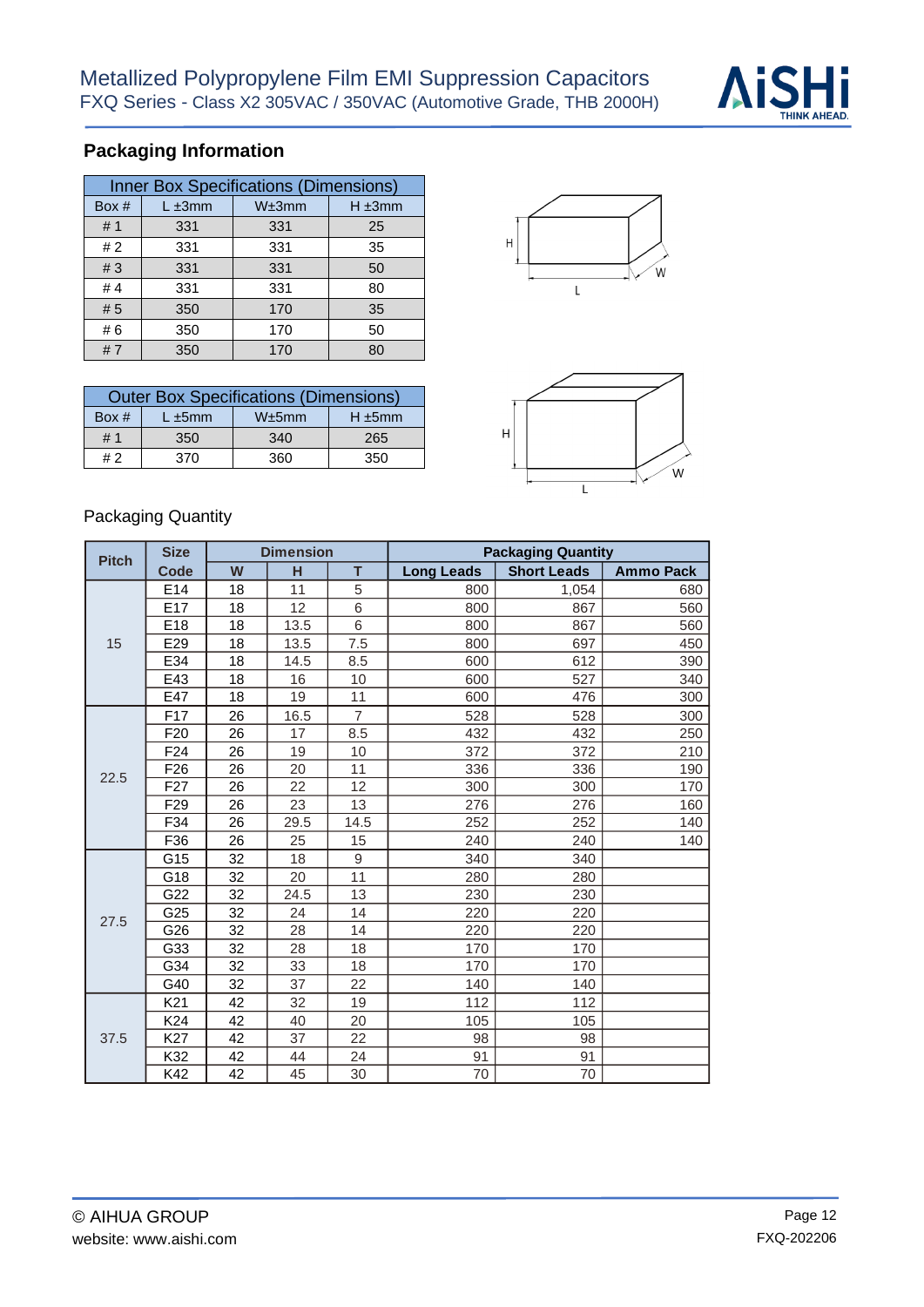

## **Lead Taping Information**

#### **Taping Style: Straight leads**

Lead spacing: 10 - 15mm



#### Quantity: 10pcs / line

#### Lead spacing: 22.5mm



Quantity: 6pcs / line

## **Taping Specification**

| <b>Description</b>                             | <b>Symbol</b>  |      | <b>Tolerance</b> |      |      |             |
|------------------------------------------------|----------------|------|------------------|------|------|-------------|
| Lead Spacing                                   | S              | 10.0 | 12.5             | 15.0 | 22.5 | $+0.8/-0.2$ |
| <b>Taping Pitch</b>                            | P              | 25.4 | 25.4             | 25.4 | 38.0 | ±1.0        |
| <b>Feed Hole Pitch</b>                         | P <sub>0</sub> | 12.7 | 12.7             | 12.7 | 12.7 | ±0.2        |
| Centering of Lead Wire                         | P <sub>1</sub> | 7.7  | 6.5              | 5.2  | 7.80 | ±0.7        |
| Centering of Body                              | P <sub>2</sub> | 12.7 | 12.7             | 12.7 | 19.1 | ±1.3        |
| Carrier Tape Width                             | W              | 18.0 | 18.0             | 18.0 | 18.0 | ±0.5        |
| Hold Down Tape Width                           | W <sub>0</sub> | 9.5  | 9.5              | 9.5  | 9.5  | minimum     |
| <b>Hole Position</b>                           | W <sub>1</sub> | 9.0  | 9.0              | 9.0  | 9.0  | ±0.5        |
| Hold Down Tape Position                        | W <sub>2</sub> | 3.0  | 3.0              | 3.0  | 3.0  | maximum     |
| Feed Hole Diameter                             | D <sub>0</sub> | 4.0  | 4.0              | 4.0  | 4.0  | ±0.2        |
| <b>Height of Component</b><br>From Tape Center | H1             | 20.0 | 20.0             | 20.0 | 20.0 | ±0.5        |
| Top Edge of Component                          | H2             | 39.0 | 39.0             | 39.0 | 44.0 | maximum     |
| <b>Lead Wire Diameter</b>                      | d              | 0.6  | 0.8              | 0.8  | 0.8  | ±0.1        |
| Component Alignment                            | $\triangle$ h  | 0.0  | 0.0              | 0.0  | 0.0  | ±2.0        |
| <b>Tape Thickness</b>                          |                | 0.7  | 0.7              | 0.7  | 0.7  | ±0.2        |